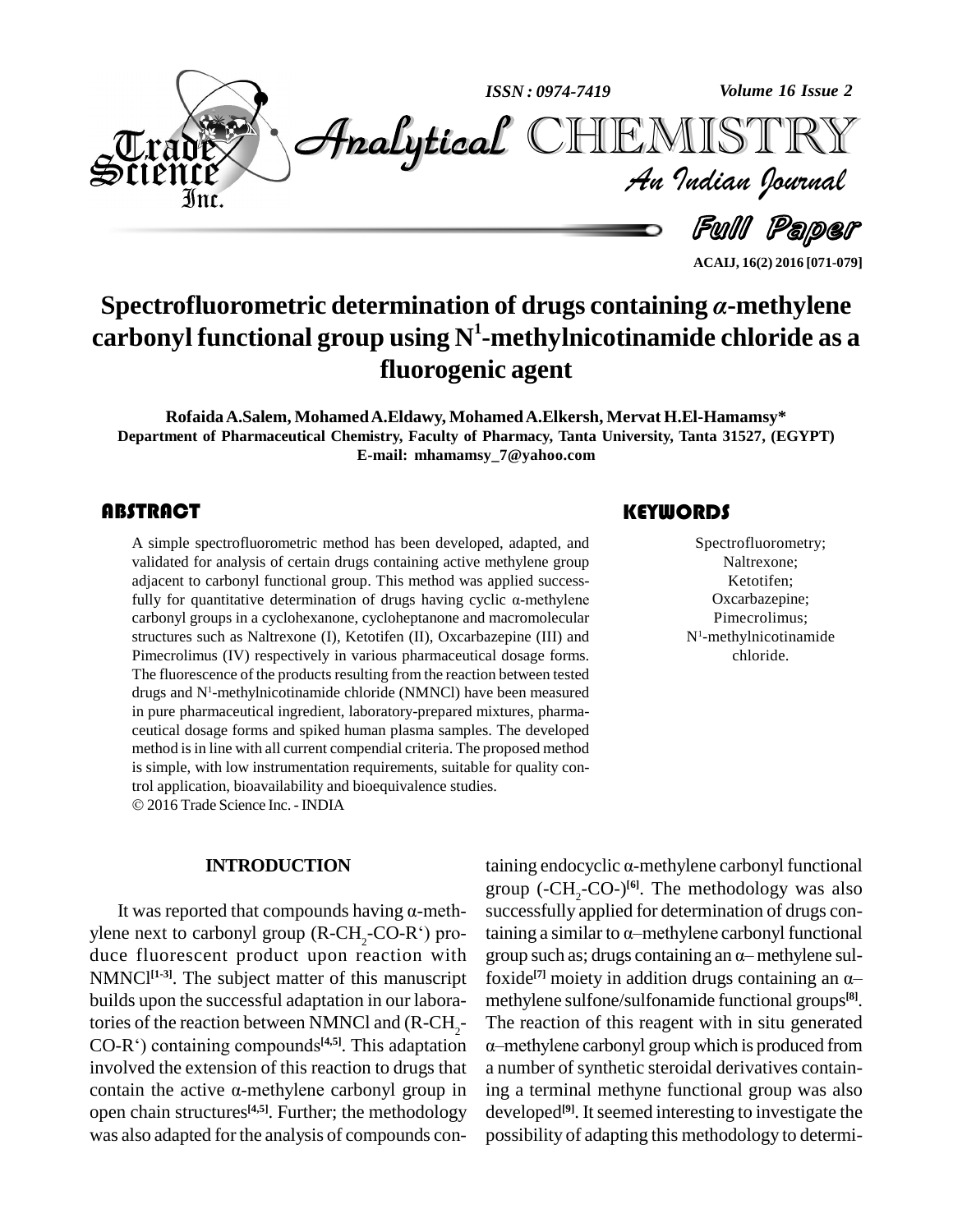nation of opoid antagonists containing endocyclic six membered  $\alpha$ -methylene carbonyl group included in rigid structures such as Naltrexone (I). Naltrexone (I) was chosen to investigate the effect of rigidity on the generation of the fluorophore in view of (I) was chosen to investigate the effect of rigidity on voltam<br>the generation of the fluorophore in view of used for<br>Nakamura's findings that rigid compounds failed to Ox react **[3]**.

AThis method was applied for quantitative determination of drugs containing cyclic  $\alpha$ -methylene carbonyl groups included in cycloheptanone ring structure like Ketotifen (II) and Oxcarbazepine (III). Also we investigated the practicalities of generating a fluorophore for  $\alpha$ -methylene carbonyl group in macrocyclic compound, Pimecrolimus (IV) Figure  $(1)$ .<br>Naltrexone  $(I)$  is a long-acting synthetic com-

petitive narcotic antagonist at the opioid mu-receptor that is important in the detoxification of opiate addicts **[10]**.

Naltrexone is available as 50 mg tablets, 380- Naltrexone is available as 50 mg tablets, 380- method<br>mg extended release injection (vivitrol <sup>®</sup>)<sup>[11,12]</sup> and Voltam investigational implants **[13,14]**. Naltrexone has been determined byusing a wide varietyof analytical tech niques, including combination of chromatographic methods with electrochemical<sup>[15]</sup>, mass<sup>[16,17]</sup>, tandem (Corio<sup>TM</sup>) mass **[18]** and amperometric **[19]** detection. Chemilumi nescence **[20]** has also been used for the determination of Naltrexone.

Ketotifen (II) has antiallergic properties and a selective H1 antagonist effect. The drug is avail able as 1mg tablets and 1mg/5ml oral solution<sup>[21]</sup>. met Different chromatographic methods were reported for analysis of Ketotifen with electrochemical **[22]**, mass **[23, 24]**, tandem mass **[25]** detection. Ketotifen also determined by atomic absorption **[26]** and colorimetric methods<sup>[27]</sup>. Coulometric titration of Ketotifen (EMIT

fumarate is also a method reported for its determi nation **[28]**. Moreover; it was determined using differential pulse polarography **[29]** and iontransfer voltammetry **[30]**.Chemiluminescence **[31]** has also been used for determination of Ketotifen.

Oxcarbazepine (III) an antiepileptic drug avail able as 150 mg, 300 mg and 600 mg film-coated tablets. Oxcarbazepine is also available as a 300 mg/5 ml (60 mg/ml) oral suspension. A number of chromatographic methods for the quantification of Oxcarbazepine and its main metabolites in biologi cal fluids are already published however; some of these methods are not sufficiently sensitive and timeconsuming **[32]**. Combinations of chromatographic methods with electrospray tandem mass **[33]** and mass detection in positive chemical ionization mode **[34]** seem to be the most important methods for determination of (III). Electrochemical techniques provide an interesting alternative to the chromatographic methods such as Square Wave Adsorptive Stripping Voltammetry **[35]**.

Pimecrolimus(IV); an immunomodulating agent used in treatment of atopic dermatitis (eczema) **[36]**. Pimecrolimus (IV); an immunomodulating agent<br>used in treatment of atopic dermatitis (eczema)<sup>[36]</sup>.<br>A new study of Pimecrolimus-Eluting (325µg) used in treatment of atopic dermatitis (eczema)<sup>[36]</sup>.<br>A new study of Pimecrolimus-Eluting (325µg)<br>(Corio<sup>™</sup>) and dual drug Pimecrolimus and A new study of Pimecrolimus-Eluting (325µg)<br>(Corio<sup>TM</sup>) and dual drug Pimecrolimus and<br>Paclitaxel eluting (162.5µg/10µg)(SymBio<sup>TM</sup>) coronary stent systems in patients with de novo lesions of the native coronary arteries suspended in 2007<sup>[37]</sup>. Different methods have been reported for immuno suppressant determination including several LC methods coupled with mass spectrometry or tandem mass spectrometry (MS/MS) detection **[38]**. Several immunological methods are developed for whole blood quantification of immunosuppressant drugs including enzyme multiplied immunoassay technique (EMIT) **[39]** and enzyme-linked immunosorbent assay





 $\mathcal{A}$ nalytical $\mathcal{C}$ HEMISTRY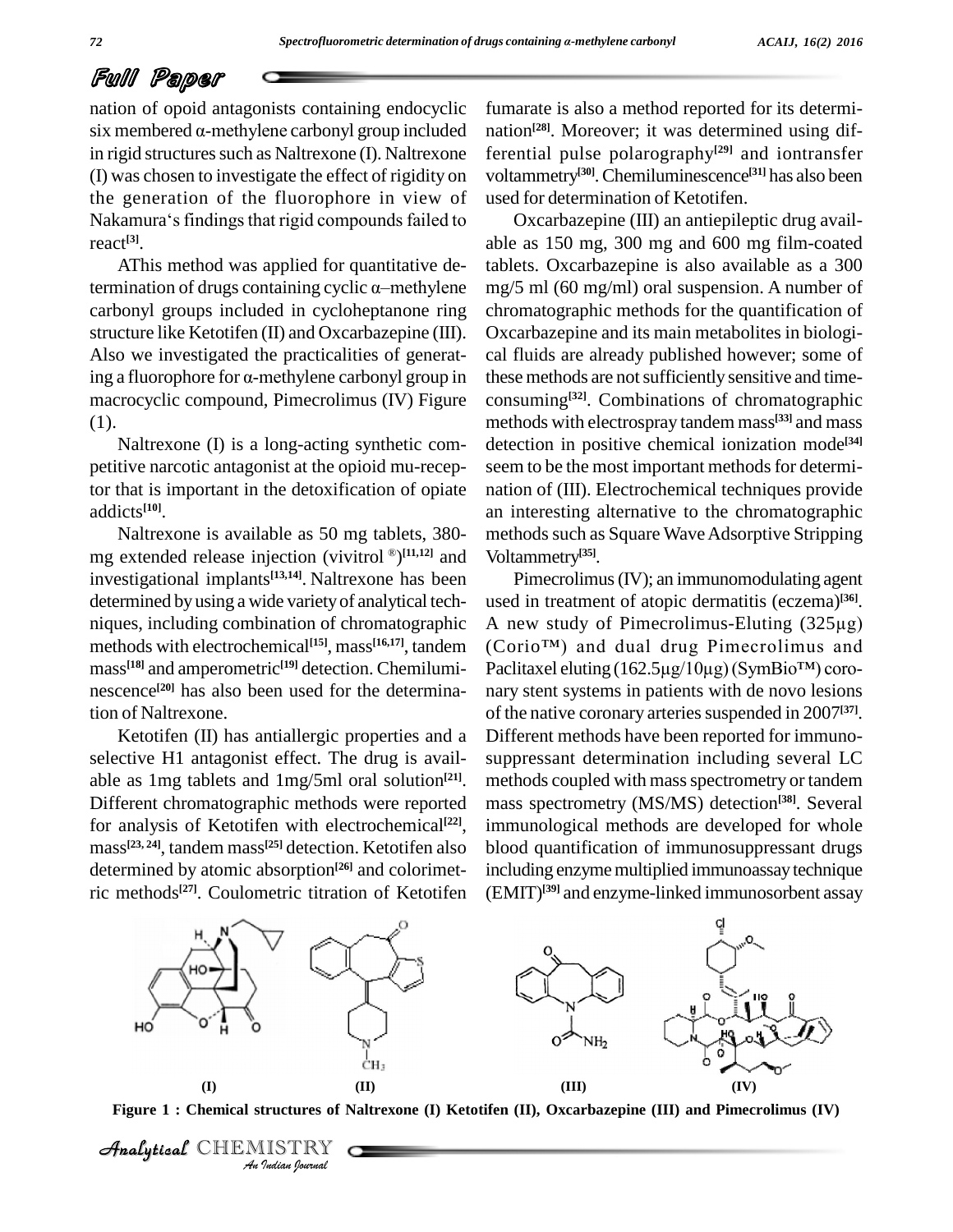Ful Paper

### (ELISA) **[40]**.

Our newly developed method is simple com pared to other reported methodologies that require elaborate, expensive instrumentation and time-con suming sample preparation procedures in addition to the built in high sensitivity of the fluorometric technique.

#### **EXPERIMENTAL**

#### **Apparatus.**

Fluorescence was detected using Shimadzu RF 5301 PC spectrofluorometer.

#### **Materials**

#### **Authentic drug**

The working standard of (I) was supplied by DeltapharmaCompany.The working standard of (II) wassupplied by Novartis Pharma S.A.E., Memphis Pharmaceutical and Chemical Industries Company and Pharco Pharmaceuticals (Egypt). The working standard of (III) and (IV) were supplied by Novartis Pharma S.A.E. Plasma samples were purchased from the Central Blood Bank of Tanta University Hospital

#### **Chemicals**

 $N<sup>1</sup>$ -Methylnicotinamide chloride was purchased crocrystalline cellulose to 254 mg. from Sigma Chemicals Co. Formic acid, sodium hydroxide, methanol, and all other chemicals were of analytical grade. Water used was doubly distilled.

#### **Dosage forms**

Naltrexone (I): Deltrexone 50 mg tablets (Delta pharma.).

Ketotifen (II): Zedotefen1mg tablets, 1 mg/5 ml syrup and 0.025% eye drops (Nasr Pharmaceutical  $&$  Chemicals Industries Company), Zaditen1mg tablets, 1 mg/5 ml syrup and 0.025% eye drops (Novartis Pharma S.A.E.), Zylofen1mg tablets and 1 mg/5 ml syrup (Memphis Pharmaceutical & Chemicals Industries Company) and Ketoti 1mg tablets and 1 mg/5 ml syrup (Pharco. Pharma-ceuticals).

Oxcarbazepine (III); Trileptal 150, 300 and 600 mg tablets (Novartis Pharma S.A.E.).

Pimecrolimus (IV): Elidel 1% cream (Novartis

#### Pharma S.A.E.)

#### **Reagents and standard solutions**

#### **Stock standard solutions of drugs**

Stock solution for (I) was prepared in water to contain  $0.5$  mg/ml while stock solutions for  $(II)$ ,  $(III)$ and (IV) were prepared in methanol to contain 0.1 mg/ml, 0.5 mg/ml and 0.1 mg/ml respectively.

#### **Serialstandard solutions of drugs**

Aliquots of the stock solutions were diluted quantitatively with the same solvent to obtain serial standard solutions in concentration ranging from 2 to <sup>50</sup> ng/ml, 0.1 to <sup>20</sup> ng/ml, 0.5 to <sup>60</sup> µg/ml and 0.2 to 20 ng/ml of I, II, III and IV respectively.

#### **Assay solutions of drugsin synthetic mixtures**

Synthetic mixture containing (I) along with vari ous excipients, additives and other non active in gredients commonly used in pharmaceutical formulations were prepared.

The mixture contained (50 mg) of Naltrexone, (8.89 mg) crospovidone, (5.08 mg) hydroxypropyl methylcellulose, (2.54 mg) magnesium stearate, (7.62 mg) polyethylene glycol, (7.62 mg) polysorbate 80, (1.27 mg) silicon dioxide, (2.54 mg) titanium dioxide, (2.54 mg) yellow iron oxide and (2.54 mg) red iron oxide, (2.54 mg) lactose monohydrate, and mi-

Three synthetic mixture containing  $(II)$  were prepared. The first mixture contained (1.30 mg) of Ketotifen fumarate, (4.90 mg) magnesium stearate,  $(9.85 \text{ mg})$  ac.di.sol and avicel pH 101 to  $(98.50 \text{ mg})$ . The second mixture contained  $(0.27 g)$  of Ketotifen fumarate, (0.10 g) flavor, (0.17 g) propyl paraben, (0.33 g) methyl paraben, (2.10 g) citric acid anhy drous, (3.20 g) disodim hydrogen phosphate anhy drous, (20 g) ethanol, (300 g) sucrose, (350 g) sor bitol and q.s water purified to 1 liter. The third mixture contained (1.25 mg) Ketotifen fumarate, (0.364 g) benzalkonium chloride,(0.274 g) glycerin and purified water to complete 5 ml.

One synthetic mixture containing (III) were pre-<br>
ed. The mixture contained (150 mg) of<br>
carbazepine, (3.75 mg) colloidal silicon dioxide,<br>
5 mg) crospovidone, (26.25 mg) hydroxypropyl<br> *Analytteal* CHEMISTRY pared. The mixture contained (150 mg) of Oxcarbazepine,  $(3.75 \text{ mg})$  colloidal silicon dioxide, (22.5 mg) crospovidone, (26.25 mg) hydroxypropyl

**Analytical** CHEMISTRY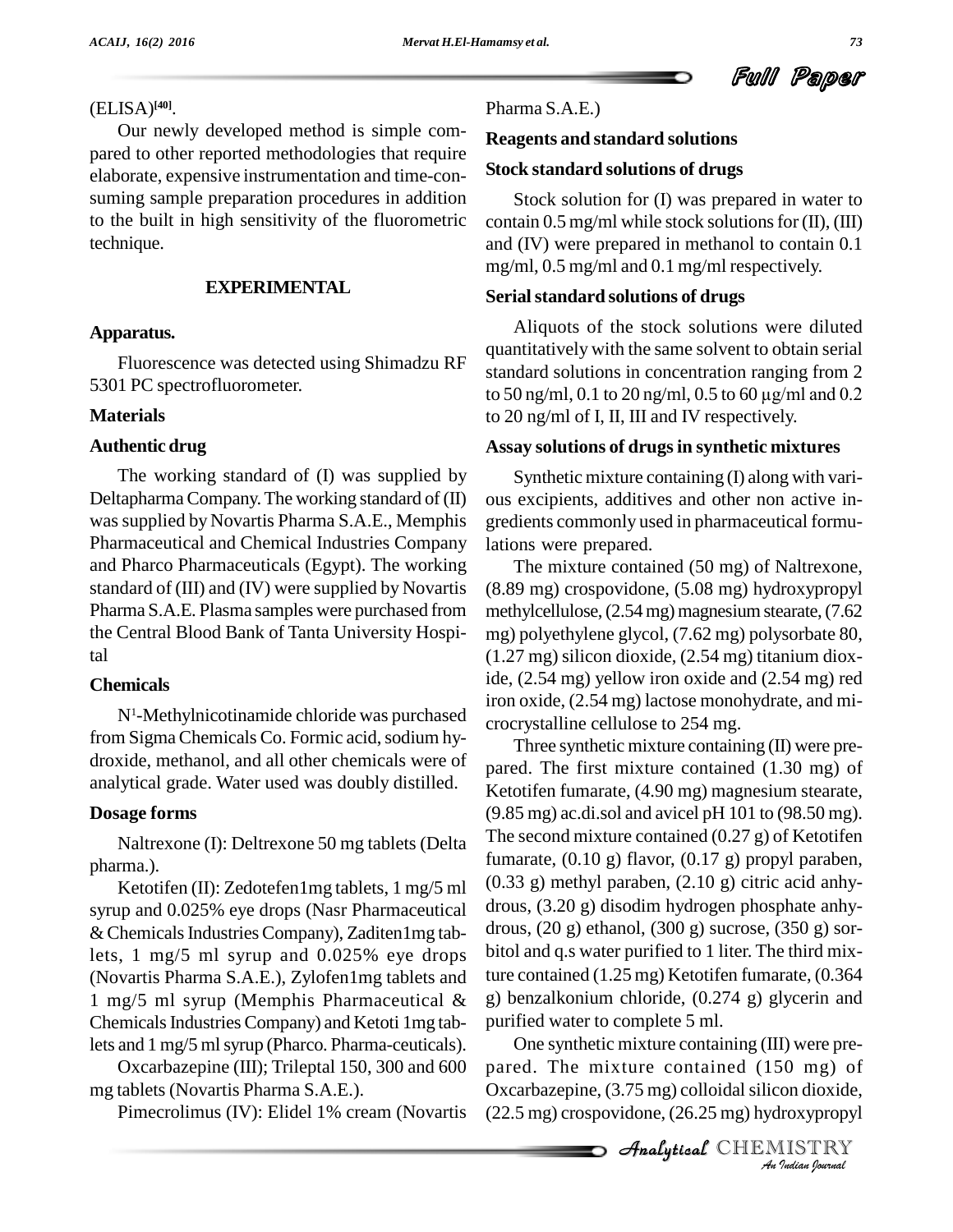methylcellulose,  $(7.5 g)$  magnesium stearate,  $(30 mg)$ polyethylene glycol, (7.5 mg) talc, (7.5 mg) titanium dioxide, (7.5 mg) yellow iron oxide and microcrystalline cellulose to 750 mg.

One mixture contained 1g of (IV), The mixture contained (0.1 g) of pimecrolimus (3.5 g) medium chain triglycerides,  $(0.5 \text{ g})$  oleyl alcohol,  $(1.5 \text{ g})$ propylene glycol,  $(0.5 g)$  stearyl alcohol,  $(0.5 g)$  cetyl alcohol, mono- and di-glycerides,  $(0.5 \text{ g})$  sodium cetostearyl sulphate, (0.2 g) benzyl alcohol, (0.05 g) citric acid anhydrous and purified water to 10 g.

All synthetic mixtures were extracted with 100 ml methanol, filtered, and the first 10.0 ml of the 18 ng/ml, 1 to 55  $\mu$ g/ml and 0.1 to 10 ng/ml for I, II, filtrate was rejected. Aliquots of the filtrate were diluted with the same solvent to obtain serial dilutions in concentrations ranging from (3-27 ng/ml), (0.004-60 µg/ml), (5-300 µg/ml), (0.08-5 ng/ml) of Naltrexone, ketotifen, oxcarbazepine and pimecrolimus respectively.

# **preparation**

The mixed contents of finally powdered 20 tablets were accurately weighed and finely powdered. Aportion of the powder, equivalent to one tablet of **Determination of I in volunteer's blood.** naltrexone, ketotifen or oxcarbazepine was weighed and transferred with the aid of several portions of naltrexone, ketotifen and oxcarbazepine respectively.

A measured volume of syrup equivalent to (1 mg) of ketotifen was transferred to 100 ml volumetric flask and the volume was completed with metha nol. Aliquot of these solution were diluted with the same solvent to obtain (40 ng/ml).

A measured volume of eye drops equivalent to (1 mg) ketotifen wastransferred to 100 ml volumetric flask and the volume was completed with metha nol. Aliquots of these solutions were diluted with the same solvent to obtain (20 ng/ml).

same solvent. Aliquots of this solution were diluted solution of this soluti<br>*I* obtain (200<br>**IISTRY** A measured 10 gm of the cream equivalent to 100 mg pimecrolimus was transferred with the aid of several portions of chloroform to 100 ml volu metric flask and the volume was completed with the with the same solvent to obtain (200 ng/ml).

# **samples**

CHEMISTRY COMPANY

#### **Serialstandard solutions of the drugs**

Serial standard solutions were prepared in water (for I) and in methanol (for II, III and IV) to contain concentrations ranging from 2

to 50 ng/ml, 0.1 to 20 ng/ml, 0.5 to 60  $\mu$ g/ml and 0.2 to 20 ng/ml for I, II, III and IV respectively.

#### **Preparation ofspiked human plasma samples**

Two hundred µL of each serial standard solution containing I, II, III and IV were diluted with Two hundred µL of each serial standard solution containing I, II, III and IV were diluted with 1800 µL human plasma and vortex mixed to obtain concentrations ranging from 1 to 30 ng/ml, 0.04 to  $1800 \mu L$  human plasma and vortex mixed to obtain III and IV respectively.

#### **Preparation of assay solutions of drugsin plasma**

Assay solutions of drugs in their pharmaceutical filtered through Millipore filter '0.45  $\mu$ m' to obtain Two hundred  $\mu$ L of each spiked human plasma samples of I, II, III and IV were mixed with 1800 µL methanol and centrifuged for 15 minutes to separate the precipitated protein. The clear supernatant was methanol and centrifuged for 15 minutes to separate<br>the precipitated protein. The clear supernatant was<br>filtered through Millipore filter '0.45 µm' to obtain solutions in concentrations ranging from 0.5 to 15 ng/ml, 0.5 to <sup>15</sup> ng/ml, <sup>5</sup> to <sup>40</sup> µg/ml and 0.08 to <sup>5</sup> ng/ml for I, II, III and IV respectively. ng/ml, 0.5 to 15 ng/ml, 5 to 40 µg/ml and 0.08<br>ng/ml for I, II, III and IV respectively.<br>**Determination of I in volunteer's blood.** 

Blood sample was withdrawn in a test tube to which heparin was previously added and dried. The sample was centrifuged to separate plasma and then treated as previously mentioned under preparation of assay solutions of I in plasma samples (cf. preparation of assay solutions of drugs in plasma samples)

#### **N<sup>1</sup>-methylnicotinamide chloride reagent (NMNCl).**

10 mM solution of NMNCl reagent was prepared by dissolving  $(1.7262 \text{ g})$  in one liter of  $10^{-4}$  M HCl. Aliquots of this solution were diluted with distilled by dissolving  $(1.7262 \text{ g})$  in one liter of  $10^4 \text{ M HCl}$ .<br>Aliquots of this solution were diluted with distilled<br>water to obtain  $(4.5 \text{ m})^{-1}$ ,  $4 \text{ m}^{-1}$  and  $4 \text{ m}^{-1}$  and  $10^{-2} \text{ mM}$  $^{-1}$ , 4  $^3$  10  $^{-1}$  and 4  $^3$  10  $^{-2}$  mM solutions.

#### **General fluorometric procedure**

Assay solutions of drugs in spiked human plasma samples or the assay solution of volunteer's plasma One ml of each drug standard solution, assay solution of synthetic mixtures, assay solution of pharmaceutical preparations, assay solution of plasma solution of synthetic mixtures, assay solution of phar-<br>maceutical preparations, assay solution of plasma<br>samples or the assay solution of volunteer's plasma was transferred to 10.0 ml screw capped test tube.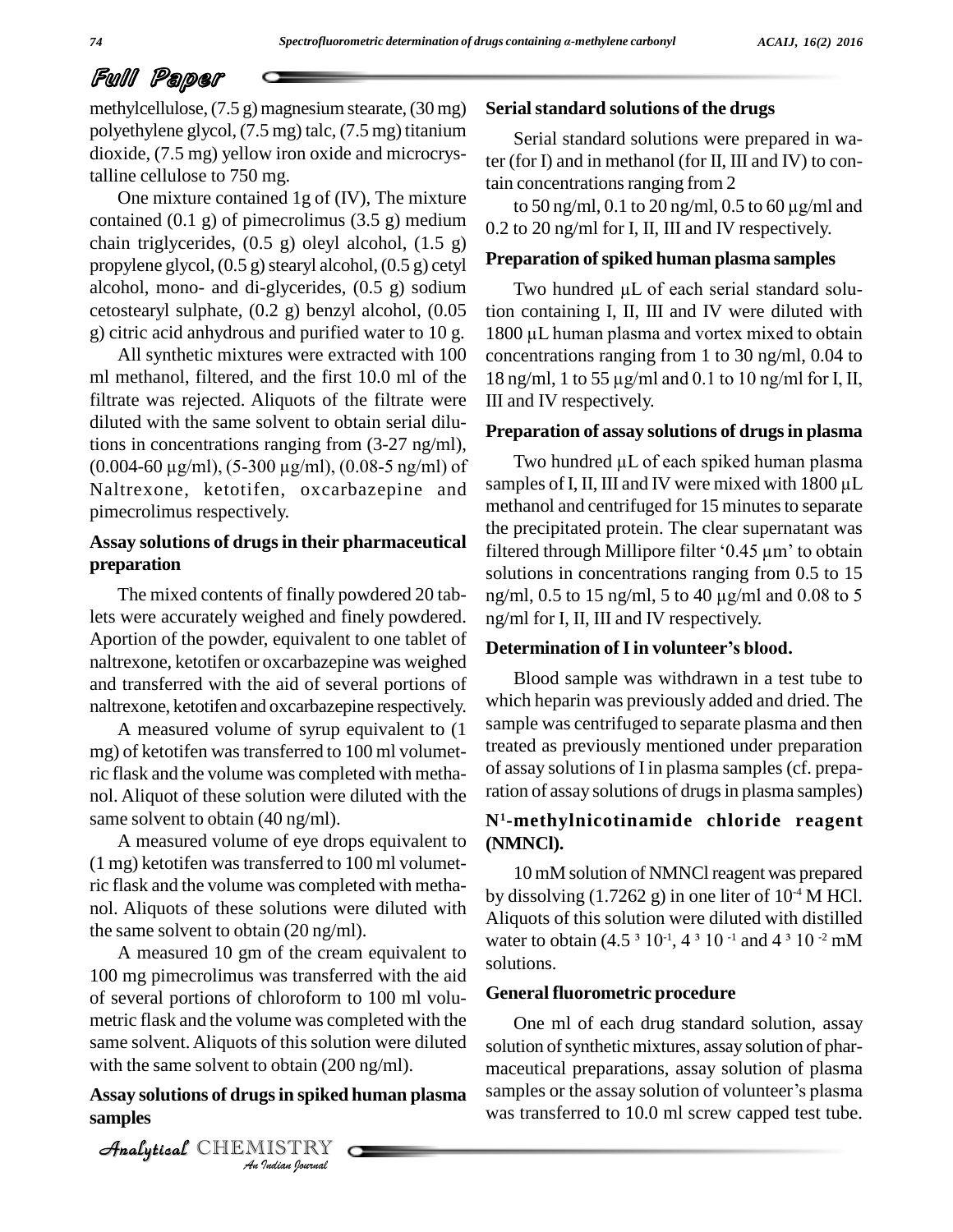Solutions of sodium hydroxide and NMNCl were added. The mixture was cooled in ice for indicated time. The pH of the solution was adjusted using for mic acid and heated for the indicated time (TABLE 1) finally the solution was cooled in ice for 5.0 min-

utes.The mixture transferred to 10.0 ml volumetric flask and the resulting solution was adjusted to vol ume with distilled water. Optimal concentration and volume of sodium hydroxide and NMNCl solutions, as  $\lambda_{\text{ex}}$  and  $\lambda_{\text{em}}$  were determined as shown in (TABLE 1). The fluorimetric measurements were performed of each drug were calculated from the corresponding regression equations.

#### **RESULTSAND DISCUSSION**

When I, II, III, and IV were allowed to react with NMNCl under the optimal conditions specified for each, strong fluorescent products were obtained. The optimal wavelengths of excitation and emission of the reaction product were determined

using synchronous wavelength search (TABLE 1).

Different parameters analyzed are found to be affecting the reaction between the chosen drugs and NMNCl, including; (a) sodium hydroxide concentration and volume (b) volume and concentration of NMNCl, (c) pH values of the solution, were studied to optimize the reaction conditions to obtain a maximum fluorescence intensity (Figures 2, 3, and 4).

reaction pH, cooling time and heating time as well in the following ranges:  $1-30$  ng/ml,  $0.04-15$  ng/ml, against reagent blank experiments. Concentrations centration ranges of 2-25 ng/ml, 0.1-14 ng/ml, 3-A linear relationships between the fluorescence intensities and the drug concentrations were obtained A linear relationships between the fluorescence<br>intensities and the drug concentrations were obtained<br>in the following ranges:  $1-30$  ng/ml,  $0.04-15$  ng/ml, 1–45  $\mu$ g/ml, and 0.08–7 ng/ml for standard solutions of I, II, III, and IV respectively, and over con- 1–45 µg/ml, and 0.08–7 ng/ml for standard solutions of I, II, III, and IV respectively, and over concentration ranges of 2–25 ng/ml, 0.1–14 ng/ml, 3– tions of I, II, III, and IV respectively, and over concentration ranges of 2–25 ng/ml, 0.1–14 ng/ml, 3–<br>40 µg/ml, and 0.1–8 ng/ml for spiked human plasma samples of I, II, III, and IV respectively. These re sults revealed good and dynamic linearity ranges of the proposed method with the analyzed drugs. The good linearity of the method was indicated by the corresponding regression parameters (TABLES 2 and 3) for standard solutions and spiked human plasma samples, respectively.

> Validation parameters of the proposed method was studied according to the ICH topic Q2B (R1)

|                                                                                      |     |                          | <b>TABLE 1 : Optimum conditions for the fluorometric procedure</b> |                              |                                                                         |                              |                              |                        |                                             |
|--------------------------------------------------------------------------------------|-----|--------------------------|--------------------------------------------------------------------|------------------------------|-------------------------------------------------------------------------|------------------------------|------------------------------|------------------------|---------------------------------------------|
| Drug pH                                                                              |     | <b>NaOH</b><br>Conc.(mM) | <b>NaOH</b><br>Volume (ml)                                         | <b>NMNCI</b><br>$cone.$ (mM) | <b>NMNCI</b><br>volume (ml)                                             | <b>Cooling</b><br>time (min) | <b>Heating</b><br>time (min) | $\lambda_{\rm ex}(nm)$ | $\lambda_{ex}(nm)$                          |
| (I)                                                                                  | 3   | 5                        | 1.2                                                                | 0.4                          | 0.8                                                                     | 10                           | 10                           | 284                    | 343                                         |
| (II)                                                                                 | 4.2 | 4.2                      |                                                                    | 0.43                         | 1.0                                                                     | 5                            | 10                           | 350                    | 457                                         |
| (III)                                                                                | 3   | 4.5                      | 1.2                                                                | 0.4                          | 0.9                                                                     | 7                            | 12                           | 364                    | 431                                         |
| (IV)                                                                                 | 3   | 5                        | 1.2                                                                | 0.04                         | 1.0                                                                     | 10                           | 9                            | 331                    | 433                                         |
| 500<br>$450 -$<br>$400 -$<br>350<br>300<br>툳 250<br>200<br>150<br>100<br>50<br>$0 -$ |     |                          |                                                                    | ╼<br>$\rightarrow$ M         | 500<br>450<br>400<br>350<br>300<br>푼 250<br>200<br>150<br>$100 -$<br>50 |                              |                              |                        | $+$<br>—— III<br>$\rightarrow\rightarrow$ N |
|                                                                                      | 3   | 3.5<br>л                 | 5.5<br>4.5<br>5<br><b>NaOH</b> concentration (N)                   | 8                            | $\bf{0}$<br>0.5 <sub>1</sub>                                            | 0.6<br>0.8                   | 12<br>NaOH volume (ml)       | 1.4                    | 1.5                                         |
| (a)                                                                                  |     |                          |                                                                    |                              | (b)                                                                     |                              |                              |                        |                                             |

**TABLE 1 : Optimum conditions for the fluorometric procedure**

**on products<br>12 amide chlo<br>IISTRY<br>***Indian Iournal* Figure 2 : Effect of NaOH concentration (a) and volume (b) on fluorescence intensity of the reaction products **between Naltrexone (I) Ketotifen (II), Oxcarbazepine (III), Pimecrolimus (IV) and N<sup>1</sup>-methyl nicotinamide chlo ride respectively**

CHEMISTRY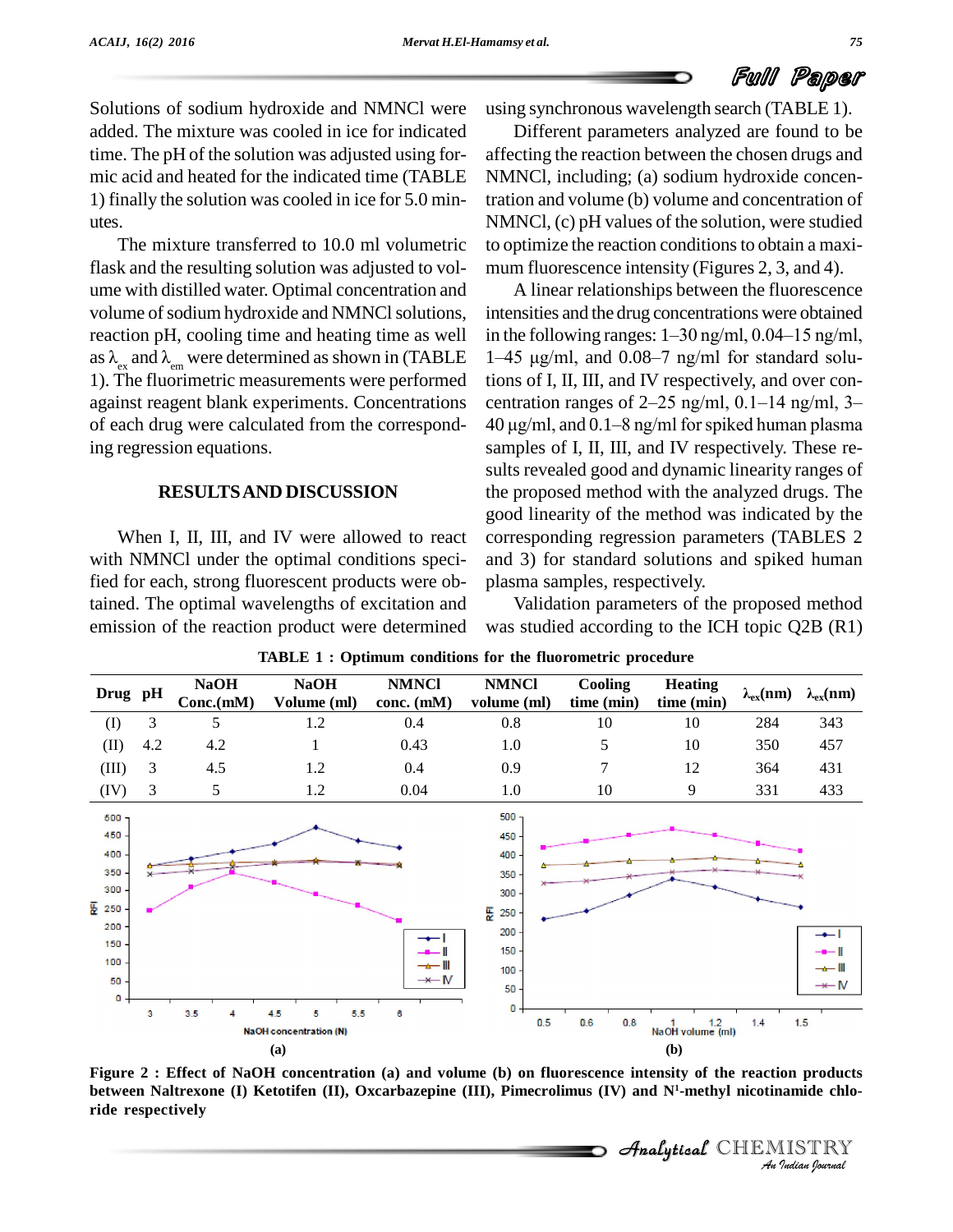

**Figure 3 : Effect of N1-methyl nicotinamide chloride (NMNCl) concentration (a)and volume (b) on intensity of products resulted from the interaction between Naltrexone (I) Ketotifen (II),Oxcarbazepine (III), Pimecrolimus (IV) and N1-methyl nicotinamide chloride respectively**



**Figure** 4 : Effect of pH on fluorescence intensity of the **reaction and reaction products of Naltrexone (I) Ketotifen (II), Oxcarbazepine (III), Pimecrolimus (IV) with N<sup>1</sup>-methyl nicotinamide chloride (NMNCl) respectively**

including;

#### **Detection limit (DL)**

Detection limits were practically determined and for the total to be 0.6 ng/ml, 0.01 ng/ml, 0.1 µg/ml, and tical found to be 0.6 ng/ml, 0.01 ng/ml, 0.1 µg/ml, and tical found 0.07 ng/ml, for standard solutions and 0.75 ng/ml, found to be 0.6 ng/ml, 0.01 ng/ml, 0.1  $\mu$ g/ml, and tical 1<br>0.07 ng/ml, for standard solutions and 0.75 ng/ml, using<br>0.03 ng/ml, 0.5  $\mu$ g/ml, and 0.09 ng/ml, for plasma presse samples of I, II, III, and IV respectively.

#### **Quantitation limit (QL)**

**Quantitation limits were practically determined**<br>
and found to be 1.5 ng/ml, 0.05 ng/ml, 0.3 µg/ml,<br>
and 0.08 ng/ml, for standard solutions and 2 ng/ml, in<br>
0.1 ng/ml, 0.9 µg/ml, and 0.1 ng/ml, for plasma in<br>
samples of I Quantitation limits were practically determined and 0.08 ng/ml, for standard solutions and 2 ng/ml, and found to be 1.5 ng/ml, 0.05 ng/ml, 0.3  $\mu$ g/ml, A<br>and 0.08 ng/ml, for standard solutions and 2 ng/ml, in the<br>0.1 ng/ml, 0.9  $\mu$ g/ml, and 0.1 ng/ml, for plasma ing th samples of I, II, III, and IV respectively.

CHEMISTRY

#### **Accuracy**

The accuracy of the proposed method was studied by analyzing spiked human plasma samples. The The accuracy of the proposed method was stud-<br>ied by analyzing spiked human plasma samples. The<br>results, expressed as % recovery  $\pm$  S.D (TABLE 4) for spiked human plasma samples.

#### **Precision**

The precision of the method was judged by performing intraday and interday triplicate analysis of different concentrations covering the linearity range of each drug in spiked human plasma samples. The results are reported as S.D. and coefficient of variation (C.V.) (TABLE 5).

#### **Specificity**

To study the specificity of the proposed method, three synthetic mixtures of III and one synthetic mixture of I, IV and V were prepared to contain the possible interfering substances used during pharmaceutical formulations. These mixtures were analyzed using the proposed method, the results, were ex tical formulations. These mixtures were analyzed<br>using the proposed method, the results, were ex-<br>pressed as % recovery  $\pm$  S.D., and were as follows: using the proposed method, the results, were ex-<br>pressed as % recovery  $\pm$  S.D., and were as follows:<br>100.35%  $\pm$  1.24 for I, 101%  $\pm$  0.04 for II, 100.2% $\pm$ pressed as % recovery  $\pm$  S.D., and were as for 100.35%  $\pm$  1.24 for I, 101%  $\pm$  0.04 for II, 100.01for III and 102.076%  $\pm$  4.56 for IV.

#### **Assay of pharmaceutical preparations**

All the pharmaceutical preparations available in the local market for each drug were analyzed us-as % recovery <sup>±</sup> S.D (TABLE 6).ing the proposed method. The results are expressed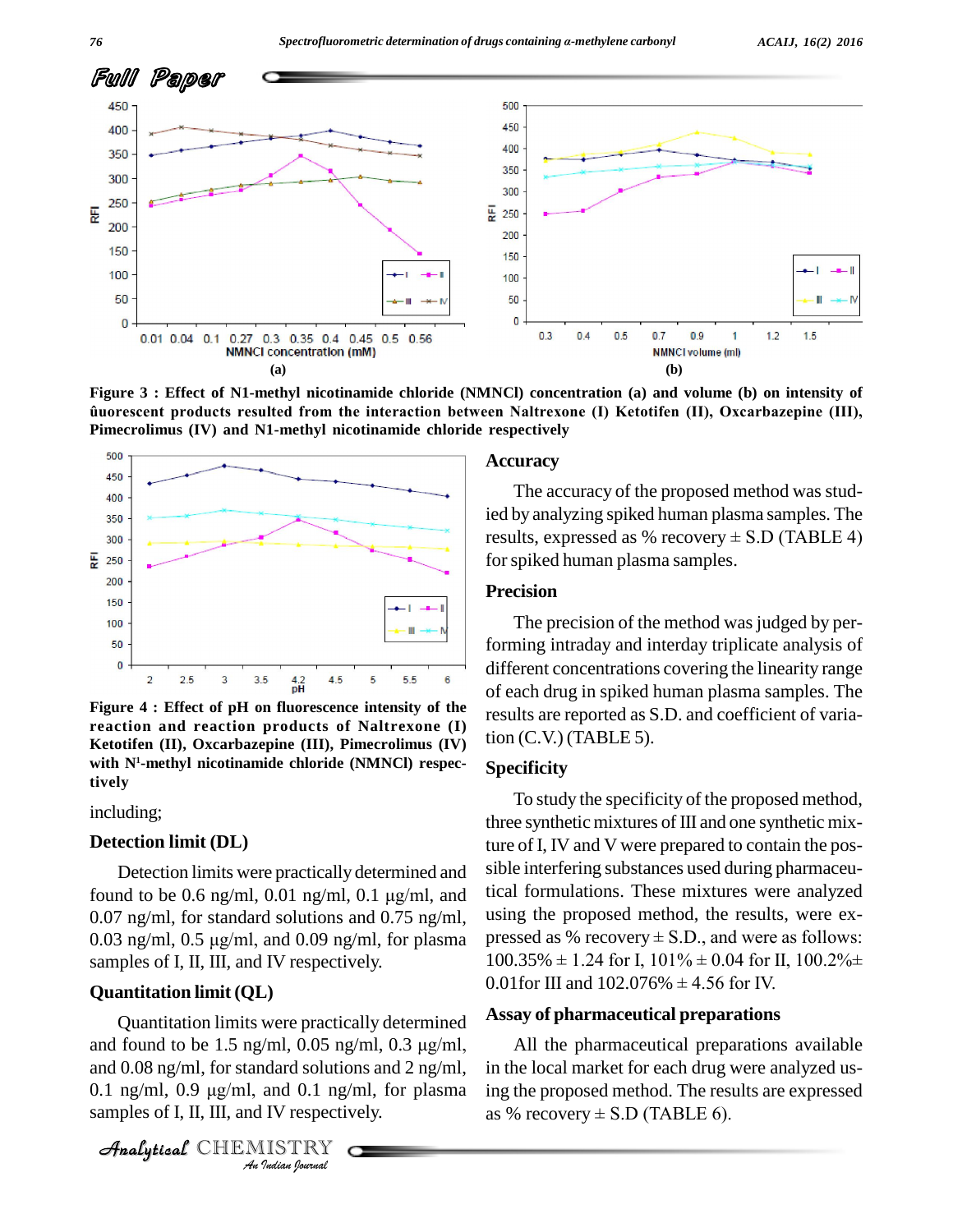|      |                         | <b>Slope</b> |         | <i>Intercept</i> |       | $\boldsymbol{R}^2$ |
|------|-------------------------|--------------|---------|------------------|-------|--------------------|
| Drug | <i>*Linearity range</i> | <b>Mean</b>  | S.E     | Mean             | S.E   |                    |
|      | $1-30$ ng/ml            | 7.645        | 0.034   | 262.21           | 0.875 | 0.999              |
| П    | $0.04 - 15$ ng/ml       | 31.553       | 0.07638 | 126.35           | 3.912 | 0.9990             |
| Ш    | $1-45 \mu g/ml$         | 4.674        | 0.043   | 337.36           | 2.650 | 0.9990             |
| IV   | $0.08 - 5$ ng/ml        | 9.642        | 0.340   | 307.4            | 2.987 | 0.999              |

TABLE 2: Regression analysis parameters for the determination of I. II. III and IV in standard solutions

**\* Average of triplicate analyses**

TABLE 3 : Regression analysis parameters for the determination of I, II, III and IV in spiked human plasma samples

|      |                         | <b>Slope</b> |       | <i>Intercept</i> |       | $\boldsymbol{R}^2$ |
|------|-------------------------|--------------|-------|------------------|-------|--------------------|
| Drug | <i>*Linearity range</i> | <b>Mean</b>  | S.E   | <b>Mean</b>      | S.E   |                    |
|      | $2-25$ ng/ml            | 5.347        | 0.256 | 268.48           | 1.540 | 0.999              |
| П    | $0.1 - 14$ ng/ml        | 24.78        | 0.178 | 111.32           | 1.560 | 0.998              |
| Ш    | $3-40 \mu g/ml$         | 3.59         | 0.076 | 277.35           | 0.934 | 0.999              |
| IV   | $0.1 - 5.6$ ng/ml       | 47.54        | 1.567 | 321.95           | 2.543 | 0.999              |

**\* Average of triplicate analyses**

| <b>Drug</b>  | Claimed conc. | *Recovered conc. | % Recovery | Mean $%$ recovery $\pm$ S.D. | C.V     |  |
|--------------|---------------|------------------|------------|------------------------------|---------|--|
|              | 3ng/ml        | 3.02             | 100.7%     |                              |         |  |
|              | 6             | 5.97             | 99.47%     |                              | 1.607%  |  |
| I            | 13            | 12.99            | 99.91%     | $100.33\% \pm 1.612$         |         |  |
|              | 15            | 14.97            | 99.82%     |                              |         |  |
|              | 21            | 20.97            | 99.87%     |                              |         |  |
|              | 27            | 26.95            | 99.82%     |                              |         |  |
|              | lng/ml        | 1.055            | 103%       |                              |         |  |
|              | 3             | 3.058            | 100.23%    |                              | 4.786%  |  |
| $\mathbf{I}$ | 5             | 5.056            | 100.46%    | $103.4\% \pm 4.949$          |         |  |
|              |               | 7.039            | 100.44%    |                              |         |  |
|              | 9             | 8.988            | 99.72%     |                              |         |  |
|              | 10.5          | 10.536           | 99.52%     |                              |         |  |
|              | $2 \mu g/ml$  | 2.534            | 94.45%     |                              |         |  |
|              | 7             | 6.946            | 97.685%    |                              | 4.053%  |  |
|              | 12            | 11.927           | 100.32%    |                              |         |  |
| $\rm III$    | 17            | 16.690           | 100%       | $98.9\% \pm 4.0079$          |         |  |
|              | 22            | 21.969           | 100%       |                              |         |  |
|              | 32            | 31.806           | 99.768%    |                              |         |  |
|              | 43            | 42.904           | 100.12%    |                              |         |  |
|              | $0.2$ ng/ml   | 0.2118           | 101.8%     |                              |         |  |
|              | 0.5           | 0.5068           | 100.98%    |                              |         |  |
| ${\rm IV}$   | 0.9           | 0.9333           | 100.57%    | 100.7% ±1.329                | 1.3198% |  |
|              | 1.4           | 1.4001           | 100.24%    |                              |         |  |
|              | 1.8           | 1.7897           | 99.92%     |                              |         |  |

**\* Average of triplicate analyses**

#### **Determination of Naltrtexone (I) in Volunteerís Blood**

The successin the application of the highly sen sitive proposed procedure for the determination of

*An*plication for monitoring the drug level in the blood *I* level of (I)<br>*I* ers, and its<br>*I* which lies<br>*g*/ml).<br>*IISTRY* of a volunteer receiving (I) therapy. The level of  $(I)$ (I) in spiked human plasma samples with good  $ac-$  in the therapeutic levels of I (8.6  $\pm$  4.5 ng/ml). curacy and precision, encouraged us to study its ap was monitored in the blood of volunteers, and its<br>concentration was found to be  $4.5$  ng/ml which lies<br>in the therapeutic levels of I  $(8.6 \pm 4.5$  ng/ml). concentration was found to be 4.5 ng/ml which lies

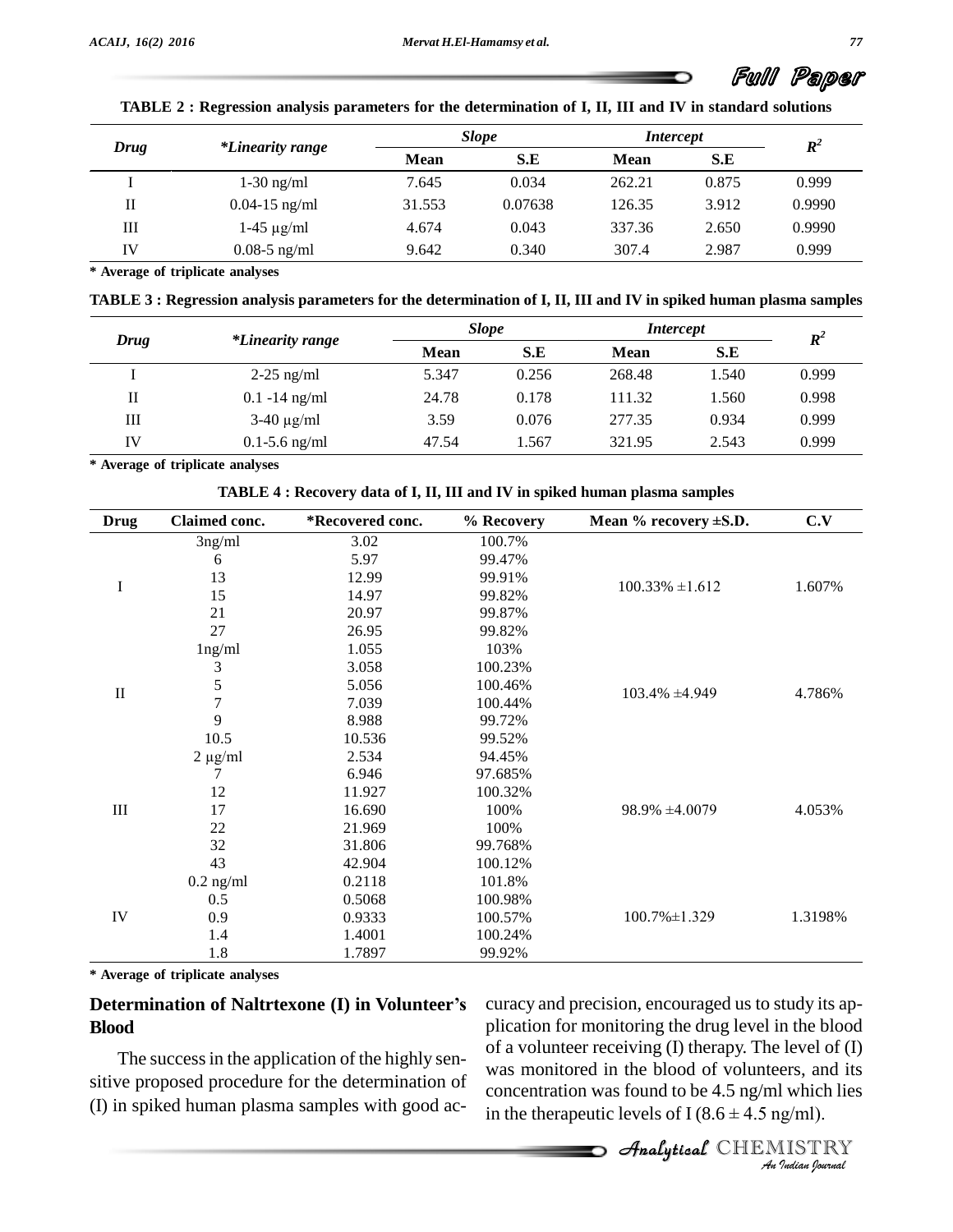|          | TADLE 3. Thil and y and internal precision of 1, 11, 111 and 1 v determination in plasma samples |                  |                  |          |                            |                         |         |
|----------|--------------------------------------------------------------------------------------------------|------------------|------------------|----------|----------------------------|-------------------------|---------|
|          | Drug Claimed concentration Found concentration                                                   |                  | Intra day<br>S.D | C.V      | <b>Found concentration</b> | <b>Inter-day</b><br>S.D | C.V     |
|          | $3$ ng/ml                                                                                        | $3.0783$ ng/ml   | 0.04949          | 1.608%   | 3.101                      | 0.04056                 | 1.3079% |
|          | 6                                                                                                | 5.9533           | 0.04313          | 0.725%   | 5.999                      | 0.06753                 | 1.1257% |
|          | 13                                                                                               | 13.013           | 0.05918          | 0.455%   | 12.994                     | 0.05395                 | 0.4152% |
| I        | 15                                                                                               | 14.911           | 0.05664          | 0.379%   | 14.936                     | 0.02546                 | 0.1705% |
|          | 21                                                                                               | 21.051           | 0.05424          | 0.258%   | 21.001                     | 0.04073                 | 0.1939% |
|          | 27                                                                                               | 26.981           | 0.02722          | 0.101%   | 26.969                     | 0.04880                 | 0.1809% |
|          | $1$ ng/ml                                                                                        | $1.078$ ng/ml    | 0.0516           | 4.791%   | 1.030                      | 0.0629                  | 6.097%  |
|          | 3                                                                                                | 3.064            | 0.0592           | 1.932%   | 3.008                      | 0.0555                  | 1.845%  |
|          | 5                                                                                                | 5.044            | 0.0363           | 0.721%   | 5.032                      | 0.0176                  | 0.349%  |
| $\rm II$ | $\overline{7}$                                                                                   | 7.044            | 0.0011           | 0.016%   | 7.015                      | 0.0278                  | 0.396%  |
|          | 9                                                                                                | 8.988            | 0.0383           | 0.426%   | 8.994                      | 0.0335                  | 0.373%  |
|          | 10.5                                                                                             | 10.567           | 0.0109           | 0.104%   | 10.52                      | 0.0622                  | 0.591%  |
|          | $2 \mu g/ml$                                                                                     | $1.932 \mu g/ml$ | 0.1645           | 0.0851\% | 1.9540                     | 0.0905                  | 0.0463% |
|          |                                                                                                  | 6.923            | 0.0293           | 0.0042\% | 6.7915                     | 0.1018                  | 0.0149% |
|          | 12                                                                                               | 12.12            | 0.0594           | 0.0049%  | 12.218                     | 0.1874                  | 0.0154% |
| III      | 17                                                                                               | 17.015           | 0.1025           | 0.0060%  | 17.024                     | 0.0820                  | 0.0048% |
|          | 22                                                                                               | 22.218           | 0.1315           | 0.0059%  | 22.100                     | 0.1982                  | 0.0089% |
|          | 32                                                                                               | 31.946           | 0.0905           | 0.0028%  | 31.927                     | 0.0361                  | 0.0011% |
|          | 43                                                                                               | 43.076           | 0.2283           | 0.0053%  | 43.224                     | 0.1327                  | 0.0031% |
|          | $0.2$ ng/ml                                                                                      | $0.2433$ ng/ml   | 0.0092           | 3.777%   | 0.2633                     | 0.00919                 | 3.49%   |
|          | 0.5                                                                                              | 0.5327           | 0.0071           | 1.340%   | 0.5513                     | 0.01344                 | 2.44%   |
| IV       | 0.9                                                                                              | 0.9213           | 0.0085           | 0.923%   | 0.9420                     | 0.00707                 | 0.75%   |
|          | 1.4                                                                                              | 1.4055           | 0.0056           | 0.398%   | 1.4124                     | 0.01655                 | 0.17%   |
|          | 1.8                                                                                              | 1.827            | 0.0049           | 0.268%   | 1.8560                     | 0.00849                 | 0.46%   |

**TABLE 5 : Intraday and interday precision of I, II, III and IV determination in plasma samples**

| Drug         | <b>Pharmaceutical preparations</b> | *%Recovery ±SD       |  |
|--------------|------------------------------------|----------------------|--|
| I            | Deltrexone 50 mg tablet            | $100.57\% \pm 1.879$ |  |
|              | Zedotefen 1 mg tablet              | $102.00\% \pm 1.23$  |  |
|              | Zaditen 1 mg tablet                | $101.00\% \pm 0.26$  |  |
|              | Zylofen 1mg tablet                 | $100.85\% \pm 0.66$  |  |
|              | Ketoti 1mg tablet                  | $100.72\% \pm 0.09$  |  |
| $\mathbf{I}$ | Zedotefen 1 mg/5ml syrup           | $100.00\% \pm 0.54$  |  |
|              | Zaditen 1 mg/5mlsyrup              | $101.382\% \pm 1.85$ |  |
|              | Zylofen 1 mg/5ml syrup             | $101.00\% \pm 0.76$  |  |
|              | ketoti 1 mg/5ml syrup              | $101.24\% \pm 1.82$  |  |
|              | Zedotefen 0.025% eye drops         | $99.86\% \pm 1.26$   |  |
|              | Zaditen 0.025% eye drops           | $101.16\% \pm 1.59$  |  |
|              | Trileptal 150 mg tablet            | $100.20\% \pm 1.49$  |  |
| III          | Trileptal 300 mg tablet            | $101.54 \pm 0.54$    |  |
|              | Trileptal 600 mg tablet            | $101.00\% \pm 1.25$  |  |
|              |                                    |                      |  |

#### **CONCLUSION**

sensitive and specific fluorometric technique to time-co *I*<br>**I**lection and<br>**I**<br>**IISTRY**<br>**IISTRY** The proposed method makes use of the highly reach low limits of detection and quantitation for the studied drugs in active pharmaceutical preparation, synthetic mixtures, pharmaceutical prepara-

CHEMISTRY COMPANY

tions, spiked human plasma samples, and patient's or volunteer's blood. The method is simple; it gives results comparable to those obtained by other tech niques that require elaborate instrumentation and time-consuming sample preparation procedure. The method showed good accuracy and precision suit able for quality assurance and could be recommended for bioequivalence and bioavailability studies as

| I | I<br>I<br>۰. |
|---|--------------|
|   |              |

Full Paper